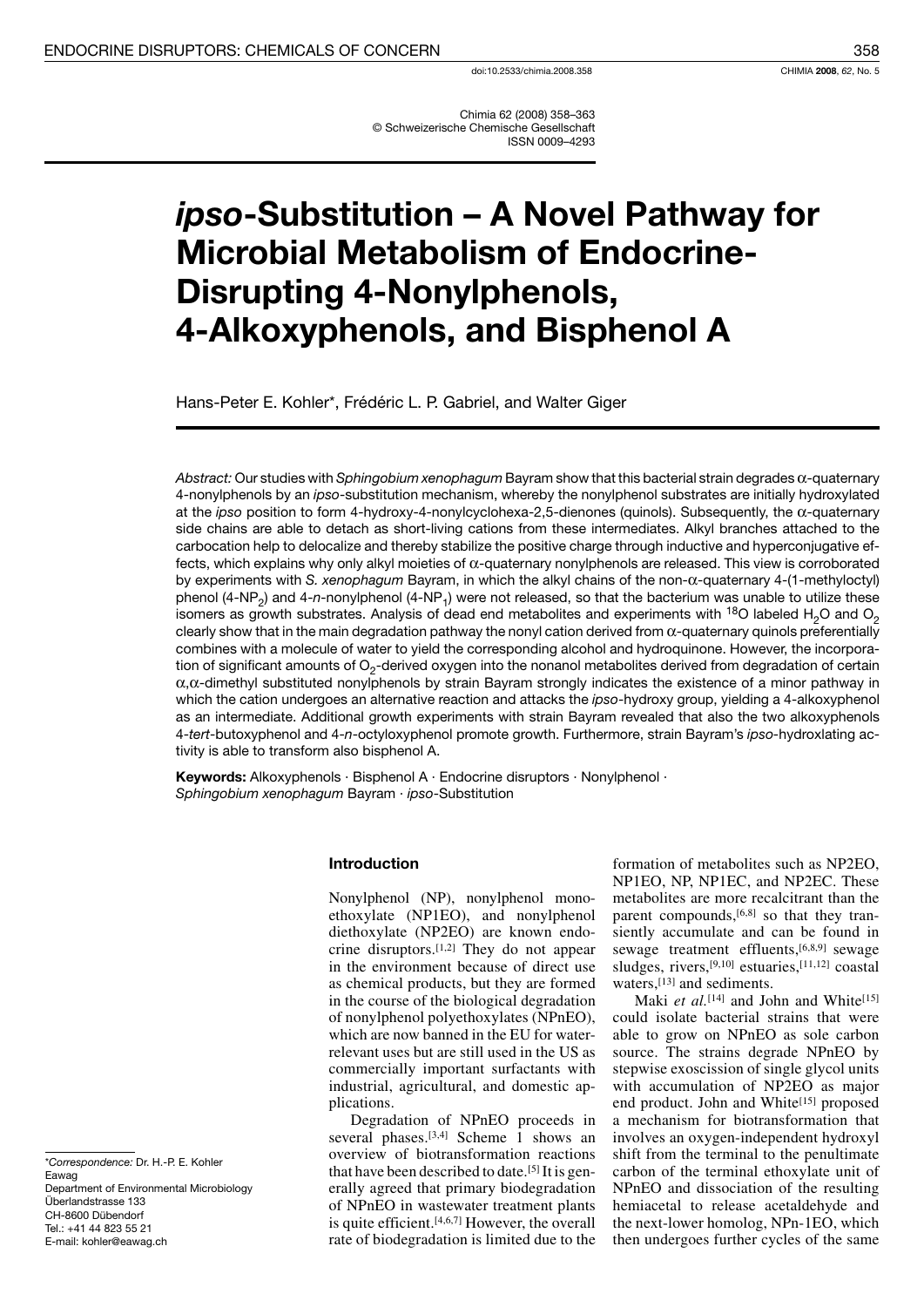

Scheme 1. Transformation of NPnEO to nonylphenol observed in various environmental compartments (adapted from refs. [5,6]). The compounds highlighted by the frame are all weakly estrogenic.

reaction until the ethoxy chain is reduced to two ethoxy units. These sequential reactions are consistent with the results of a study by Kvestak and Ahel, [13] who showed the formation of shortened but non-oxidized NPnEO homologs by mixed estuarine cultures. The fact that NP2EC was not formed during degradation of NPnEO, led the authors to speculate that nonoxidative ether scission may dominate NPnEO biodegradation to shorter homologs and that these longer-lived intermediates may undergo hydroxyl group oxidation as a side reaction, possibly mediated by alcohol dehydrogenases known to occur ubiquitously in bacteria.[15] In a study about biodegradation of NPnEO in river water, [16] the authors could show that, contrary to the situation for sludge, mixed estuarine cultures, and pure strains, the initiating step in Rhine river water is  $\omega$ -oxidation of the individual ethoxy chains; metabolites with long carboxylated EO chains (NPnEC) were identified. Further degradation gradually yielded short-chain NPnEC with NP2EC as the most abundant species. During this degradation, the nonyl side chain was concomitantly oxidized and metabolites with both a carboxylated ethoxy and a carboxylated alkyl chain (CAPECs) were detected. Interestingly, nonylphenol was not found as a metabolite in this study. These results agree well with earlier studies that showed higher concentrations of NP1EC and NP2EC than of NP1EO and NP2EO in rivers.[6,10]

NPs are toxic and endocrine-disruptive compounds formed during degradation of NPnEO. Because NPnEO are originally synthesized from technical nonylphenol, the nonylphenol released during metabolism of NPnEO is the original technical material. Technical nonylphenol is a complex mixture of more than 100 isomers, which differ in the structure and the position of the alkyl moiety attached to the phenol ring.<sup>[17]</sup> More than 90% of the mixture consists of *para*-substituted nonylphenols.[18] Given the highly branched alkyl chain substituent, the pronounced recalcitrance of NP did not come as a surprise. As mentioned above, NPs can be found in all environmental compartments that directly or indirectly receive NPnEO. Although NPs are accumulating in such environments, several studies give hints that under aerobic conditions metabolism of NPs is possible. [19-21] Tanghe  $et$  $al$ <sup>[22]</sup> isolated from activated sludge *Sphingomonas* strain TTNP3, which was able to grow at the expense of NP in liquid culture. The authors suggested that degradation of NP by strain TTNP3 starts with a fission of the phenol ring leaving hydroxylated intermediates with branched alkyl chains of different lengths. Strain TTNP degraded the phenol ring of octylphenol and left a branched octylalcohol behind.[23] Another bacterial strain, Sphingomonas cloacae, with the ability to degrade NP was isolated from wastewater of a sewage treatment plant in Tokyo.<sup>[24]</sup> This strain also degrades the ring moiety of NP.[20]

Here we present an overview of our results from the study of the microbial metabolism of nonylphenolic endocrine disruptors, which were achieved within the frame of the NRP50 project. We were able to show that the degradation of NP is initiated by ipso-hydroxylation and to elucidate the *ipso*-substitution mechanism. To this end we performed degradation experiments with single pure isomers with defined mixtures of pure isomers as well as with  $^{18}O$ -labeled water and dioxygen. We applied NMR and GC/HPLC-MS techniques to identify the chemical structures of the metabolites.

## **Bacterial Growth on Single Nonylphenol Isomers**

A bacterium utilizing 4-(1-ethyl-1,4-dimethylpentyl)phenol (4-NP<sub>112</sub>, the numbering system for nonylphenol isomers is described in ref. [25]), one of the main isomers of technical nonylphenol mixtures, as the sole carbon and energy source was isolated from activated sludge of a municipal wastewater treatment plant. To obtain pure cultures, we successively transferred nonylphenol-degrading enrichments. Cultures of stable lineages were plated on agar plates with technical nonylphenol as the substrate. Single colonies were picked and tested for the ability to degrade  $4-NP_{112}$ . However, it appeared that even after several enrichment cycles the majority of the bacteria were not able to degrade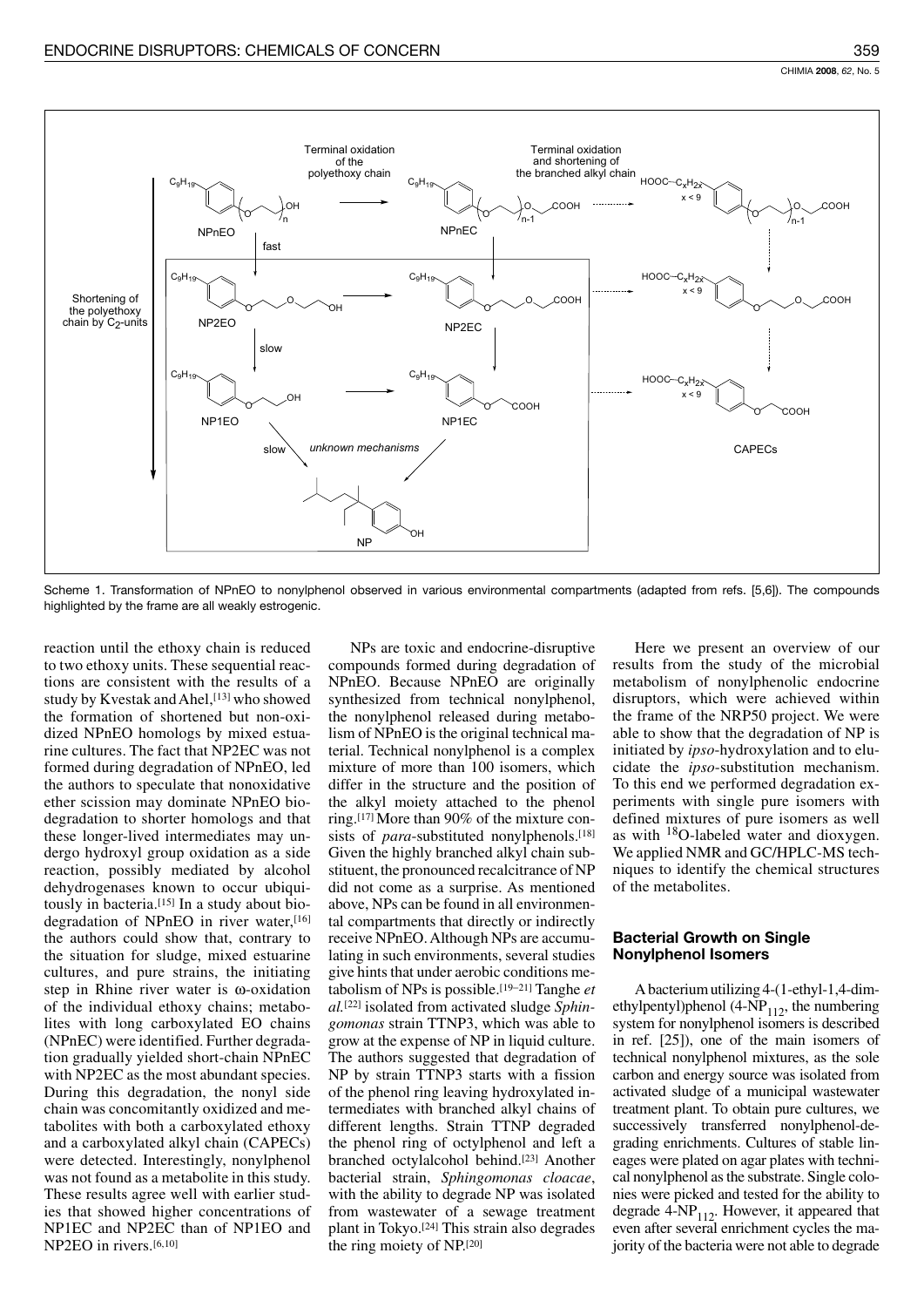

Fig. Degradation of five nonylphenol isomers (4-NP<sub>93</sub>  $\neg$ O  $\rightarrow$  , 4-NP<sub>112</sub>  $\neg$  T  $\rightarrow$  , 4-NP<sub>9</sub>  $\neg$  , 4-NP<sub>2</sub>  $\neg$  T , 4-NP<sub>2</sub>  $\neg$  T , 4-NP<sub>2</sub>  $\neg$  T , 4-NP<sub>1</sub>  $\neg$ are shown in Scheme 2). The isomers were added as a mixture (A) and as individual isomers (B) at a concentration of 1 mg/l for each isomer. For details see: [28]

4-nonylphenol. Luckily, active colonies revealed themselves by a transparent halo that formed in the turbid agar after four weeks of incubation. Such colonies were picked and transferred to fresh agar plates and eventually a 4-NP $_{112}$ -degrading bacterium was isolated in pure culture by picking one of the colonies under the view of a binocular microscope. The isolate, designated strain Bayram, was classified as Sphingomonas xenophaga and later reclassified as Sphingobium xeno*phagum*.<sup>[26]</sup> Different transfer procedures starting from several enrichment lineages always led to the same type of 4-nonylphenol degrading colony, indicating that Bayram was probably the dominant bacterium in the activated sludge able to grow with  $4-NP_{112}$  as the sole carbon source.

In minimal medium with 1 mg/ml 4-NP<sub>112</sub>, strain Bayram transformed around 50% of the substrate within three days and after twelve days most of the substrate was metabolized. This degradation rate was similar to the one observed for the transformation of 4-(1-ethyl-1,3-dimethylpentyl)phenol (4-NP<sub>111</sub>) by *Sphingomonas* sp. strain TTNP3, another nonylphenol-degrading bacterium.[27]

### **Differential Degradation of Nonylphenol Isomers and Release** of the Alkyl Substituent as Nonanol

Our degradation experiments with defined mixtures of nonylphenol isomers



Scheme 2. Cometabolic transformation of  $NP_1$  and  $NP_2$  by strain Bayram in the presence of nonylphenol isomers that serve as growth substrates. A) Nonylphenol isomers that serve as substrates. B) Nonylphenol isomers that do not serve as growth substrates and are only cometabolically transformed. For details see:[31,32]

clearly showed that S. xenophagum strain Bayram differentially transforms these isomers (Fig.). The degradation rate showed a positive correlation with the branching degree of the alkyl substituent  $-$  the more highly branched, the faster the degradation.<sup>[28]</sup> These novel findings contrasted with what had been the prevailing view on the degradation of technical nonylphenol mixtures<sup>[22,29,30]</sup> and emphasized the importance of taking into consideration isomeric effects when investigating degradation and toxicity of complex mixtures such as technical nonylphenols.

In incubation experiments with a mixture of five isomers, we could identify the nonylalcohols that originated from the isomers with a quaternary carbon atom at the benzylic position. However, no traces of nonan-2-ol and nonan-1-ol, potential metabolites derived from nonylphenol isomers with hydrogen atoms at the benzylic position, could be detected in any experiment, although these nonylphenol isomers were partly degraded. This indicated that nonylphenol isomers with hydrogen atoms at the benzylic position are metabolized in a different way than the more highly branched isomers. We proposed that although such isomers do engage in the main degradation pathway, they are only incompletely degraded, because they are unable to undergo the reaction in which the alkyl group is detached from the aromatic part. Our data further indicated that the ring moiety needs to be cleaved from the alkyl substituent to be degraded and utilized. In our experiments, the alkyl chains of  $4-NP_2$ and  $4-NP_1$  were not released. Thus, the bacterium was unable to utilize these isomers as growth substrates. Nevertheless, significant amounts of  $4-NP_2$  and  $4-NP_1$  were cometabolically transformed, when supplied together with  $4-NP_{93}$ ,  $4-NP_{112}$  and  $4-NP_9$ , which did serve as growth substrates. The low yield coefficient when grown on  $NP<sub>112</sub>$ , indicated that strain Bayram cannot utilize the alkyl part of such compounds as a source of carbon and energy.

### ipso-Hydroxylation of Nonylphenol **Isomers**

As outlined in the preceding paragraph, we could show that the alkyl moieties of the alkylphenol isomers that serve as growth substrates are transformed to alkyl alcohols with retention of the structures of the original alkyl side chains. Conventional pathways of alkylphenol metabolism cannot explain the formation of such metabolites. As we had available several pure 4-nonylphenol isomers  $(4-NP_{93}, 4-NP_{112},$  and  $4-NP<sub>9</sub>$ , we planned to identify intermediates of the degradation pathway when strain Bayram grew on these isomers as the sole carbon and energy sources. Unfortunately,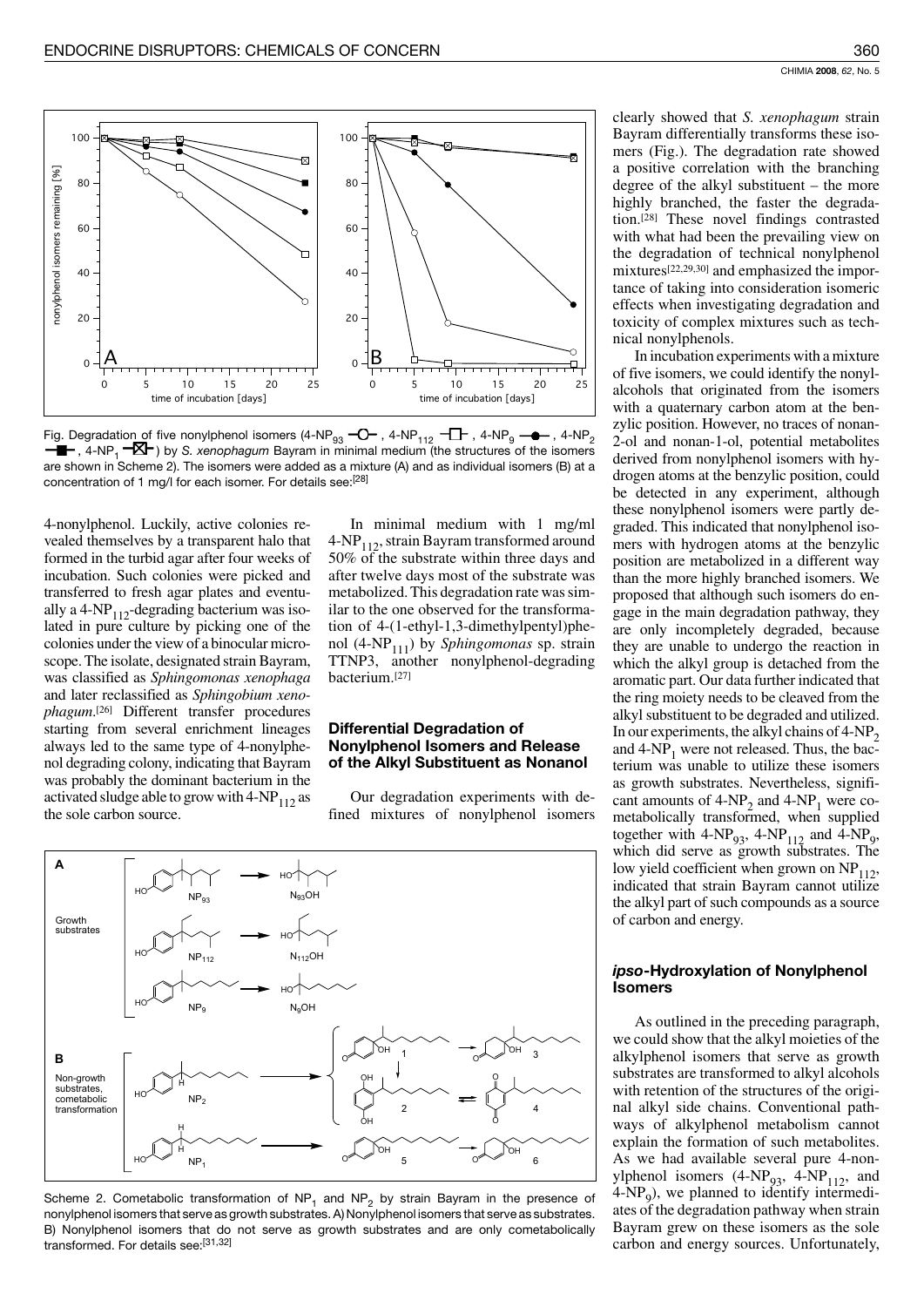

Scheme 3. Pathways proposed for the degradation of nonylphenol isomers in Sphingobium xenophagum Bayram. Nonylphenols are transformed by an initial ipso-hydroxylation to 4-alkyl-4hydroxy-cyclohexadienone intermediates (e.g. metabolite 1). As an example for a productive pathway (fat arrow), nonylphenol isomer NP $_{112}$  and as an example for a non-productive pathway, isomer NP<sub>2</sub> is shown.  $\alpha$ -Quaternary intermediates dissociate by releasing the alkyl moiety as a cation, which is stabilized by  $\alpha$ -alkyl branching. The formed hydroquinone is then further metabolized. Degradation experiments with <sup>18</sup>O-labeled oxygen and water clearly showed that the detached cation preferentially reacts with the nucleophilic oxygen atom of a water molecule forming the corresponding nonanol (e.g.  $N_{112}$ OH), which most likely cannot be further metabolized. Intermediates with hydrogen at the  $\alpha$ -position are not able to dissociate at all or they undergo a NIH-shift yielding metabolites that cannot be further degraded. A-H and B:, a proton donor and acceptor, respectively.

we could not detect any metabolites in such growth experiments except the  $C<sub>o</sub>$  alcohols derived from the nonyl side chains (Scheme 2A). Therefore, we designed experiments, in which the non-growth isomers 4-NP<sub>2</sub> and  $4-NP_1$  were cometabolically transformed in the presence of the growth substrate 4-NP<sub>112</sub>. In such experiments, 4-NP<sub>2</sub> and  $4-NP<sub>1</sub>$  were transformed to various metabolites that accumulated in the culture medium. These metabolites were isolated in mg-quantities and their chemical structures were elucidated by NMR spectroscopy and mass spectrometry.[31]

Scheme 2 shows the molecular structures of the metabolites, and Scheme 3 contains a nonylphenol degradation scheme that is based on our experimental data. The structures of metabolites 1 and 5 (Scheme 2, Scheme 3), both with an additional hydroxy substituent at the 4-position of the hexadienone ring, were strong indicators that the initial reaction is a hydroxylation at the anchor carbon atom of the alkyl substituent - an  $ipso$ attack – forming 4-alkyl-4-hydroxy-cyclohexadienones (quinols). By analogy, we concluded that the growth substrate isomers undergo the same initial ipsohydroxylation. However, the intermediates derived from the growth substrate isomers do not accumulate, because they are immediately metabolized.

Experiments with <sup>18</sup>O-labeled water and dioxygen gave clear indication that the ipso-hydroxy group is derived from molecular dioxygen and that in the major pathway for cleavage of the alkyl moiety the resulting nonanol metabolite contains an oxygen atom from water.[32] These results were a clear proof for our view that *ipso*-hydroxylation is the initial reaction in the degradation pathway and showed that an oxygenase was involved. Furthermore, we were able to conclude that the alkyl substituent is released from the quinol intermediate as a carbocation and then preferentially reacts with a water molecule (Scheme 3, productive pathway) to form the corresponding alcohol. The breakdown of the 4-alkyl-4-hydroxy-cyclohexadienone intermediate represents an  $S_N1$  reaction (unimolecular nucleophilic substitution), whereby the carbocation reacts with the solvent (solvolysis) and the dissociation energy is provided by the rearomatization of the leaving carbon ring. However, several  $\alpha$ , $\alpha$ -dimethyl-substituted nonanols incorporated a significant amount of  $O_2$ -derived oxygen (up to  $13\%$ ), suggesting the existence of a minor pathway, in which the cation undergoes an alternative  $(1,2-C,0)$ -shift

and attacks the *ipso*-hydroxy group to form 4-alkoxyphenol intermediates.<sup>[32]</sup> In strain TTNP3, this alternative reaction most likely leads to dead end metabolites, as this particular strain, in contrast to strain Bayram, seems not able to further degrade 4-alkoxyphenols. $[32-34]$ 

In contrast to the quinols derived from  $\alpha$ -quaternary nonylphenols, metabolites 1 and 5 do not undergo detachment of the alkyl moiety because the corresponding  $\alpha$ -carbocations are not sufficiently stabilized by alkyl substituents in  $\alpha$ -position. Alternatively, they serve as substrates for side reactions (Scheme 2 and Scheme 3).

The conversion of metabolite 1 into metabolite 2, a 2-alkylhydroquinone, involves a  $(1,2-C,C)$ -shift of the alkyl substituent, a reaction well-known as the NIH-shift.[31] Small amounts of an NIH-shift product have also been detected in cell extracts of other nonylphenol degrading strains.[27]

In principle, the detachment of the alkyl moiety as a carbocation, the detected  $(1,2-C, O)$ -shift, and the  $(1,2-C, C)$ -shift (NIH-shift) would be effective in restabilizing the destabilized cyclohexadienone intermediate, as each leads to a rearomatization of the ring moiety. Both detachment of the alkyl chain as carbocation with subsequent addition of water and the  $(1,2-C, O)$ -shift, which leads to an intermediate (a 4-alkoxyphenol) that can undergo a second *ipso*-hydroxylation step, are reactions in productive pathways enabling growth on 4-nonylphenols. In contrast, the  $(1,2-C,C)$ -shift is disadvantageous in terms of efficiency to break apart the molecule, as it leads to a product, a 2-alkylhydroquinone, in which the alkyl moiety remains connected to the carbon ring by a  $C-C$  bond (Scheme 3). We believe that the NIH-shift represents a non-productive side reaction and becomes relevant when other reactions are unfavorable as is the case for 4-nonylphenol isomers with hydrogen atoms at the benzylic  $\alpha$ -carbon.

## ipso-Substitution is a General **Mechanistic Principle for the Removal of a Wide Range of** Substituents from para-Substituted **Phenols**

*ipso*-Substitution is an important mechanism by which cytochrome P450 model systems, liver microsomes, and microorganisms detach various substituents in ortho- and para-substituted phenols and anilines.<sup>[35,36]</sup> Depending on its affinity for electrons, the attached group leaves formally either as an anion (type I) or a cation (type II) (Scheme 4A), and several enzymatic systems are known to detach electron-donating as well as electronwithdrawing substituents.<sup>[35,37-44]</sup> However,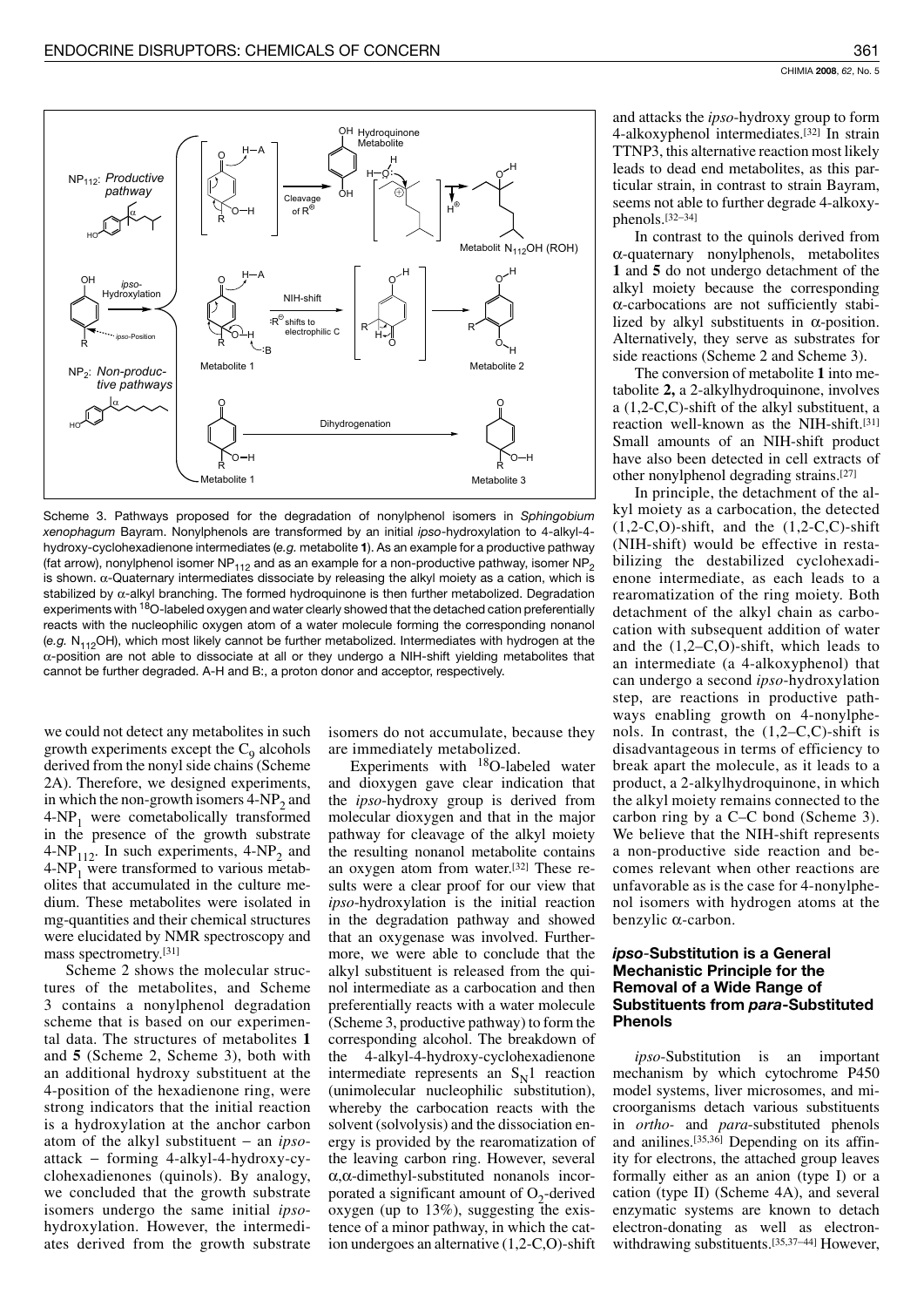

Scheme 4. ipso-Substitution of substituents with electron donating (hydrogen and alkyl substituents) and electron withdrawing (chlorine and alkoxy substituents) properties. A) Reactions catalyzed by S. chlorophenolicum (hydrogen and chlorine substituents). B) Reactions catalyzed by S. xenophagum Bayram (alkyl and alkoxy substituents).



Scheme 5. Pathways proposed for the degradation of bisphenol A and 4-isopropylphenol by strain Bayram leading to the metabolites  $7-12$  and 13, respectively. Although  $p$ -quinone isopropide was not detected in the reaction solution, this reactive compound might play a role in the formation of the metabolites 8 and 11 (dashed arrows). AH<sub>2</sub> and A, a pair of reduced and oxidized cosubstrates, respectively; B-H, a proton donor. The substrate and the detected metabolites are highlighted in bold. For details see:[51]

most studies that considered cationic leaving groups refer to hydrogen.[37,38,40-42,44] As outlined above, we discovered within this project that 4-nonylphenols are metabolized by a type II *ipso*-substitution whereby the  $\alpha$ -quaternary alkyl side chains are detached as cations (Scheme 4B). Growth experiments with 4-tert-butoxyphenol proved that strain Bayram is able to use this compound as a sole carbon and energy source and we were able to show that 4-tert-butoxyphenol is degraded by *ipso*-substitution involving a type I mechanism (Scheme 4B; 4-nonyloxyphenols are most likely transformed analogously). It is tempting to suggest that one and the same *ipso*-hydroxylase is responsible for the transformation of both 4-alkyl- and 4-alkoxyphenols in strain

Bayram, since both activities were strongly dependent on the induction of cells with nonylphenol. The putative enzyme would have a remarkably wide substrate range, as activity was observed with  $\alpha$ -quaternary 4-alkylphenols, 4-alkoxyphenols with  $\alpha$ -primary and -tertiary alkyl moieties, and a 4-aryloxyphenol. However, future work will have to verify whether indeed one and the same enzyme catalyzes the hydroxylation of these different substrates.

Several compounds other than nonylphenols, such as 4-ethylphenol<sup>[45]</sup> and hexachlorocyclohexane, [46] have heen shown to be microbially transformed to hydroquinone that subsequently serves as a ring cleavage substrate. In a reducing environment, the hydroquinone formed is not expected to oxidize to  $p$ -quinone, a reactive compound that covalently binds to cellular macromolecules and induces oxidative stress.<sup>[40]</sup> However, *ipso*-substitution of alkoxy moieties and of other electrophilic substituents inevitably results in the formation of this toxic intermediate (Scheme 4).<sup>[40,44,47,48]</sup> To survive, strains must have developed efficient reducing systems to quickly convert  $p$ -quinone into hydroquinone.

Many studies have focused on the degradation of the environmental contaminants 4-nonylphenol and bisphenol A, and several microbes are known to degrade both compounds.<sup>[49,50]</sup> However, the mechanistic principles underlying the observed degradation processes have remained largely unknown so far. Recently, we were able to show that strain Bayram also degrades bisphenol A by an oxidative *ipso*-substitution mechanism, producing several  $C_3$ substituted phenolic derivatives.[51] Among these metabolites, 4-isopropenylphenol and 4-isopropylphenol were transformed by strain Bayram in a further *ipso*-substitution step (Scheme 5). Because of their chemical instability, several of these bisphenol A products could well prove to be quite toxic for various organisms. An ipso-mechanism has also been proposed for the degradation of bisphenol A by Sphingomonas sp. strain TTNP3, another well-known nonylphenol degrader.[52] Although Bayrams's and TT-NP3's modes of degradation of bisphenol A and nonylphenols might appear unique at a first sight, a thorough comparison of literature data strongly indicates that it represents just one example of an *ipso*-substitution mechanism; ipso-substitution turns out to be a general mechanistic principle to remove a wide range of substituents from *para*-substituted phenols.

## **Conclusions**

Our results have strong implications for assessments of the environmental fate